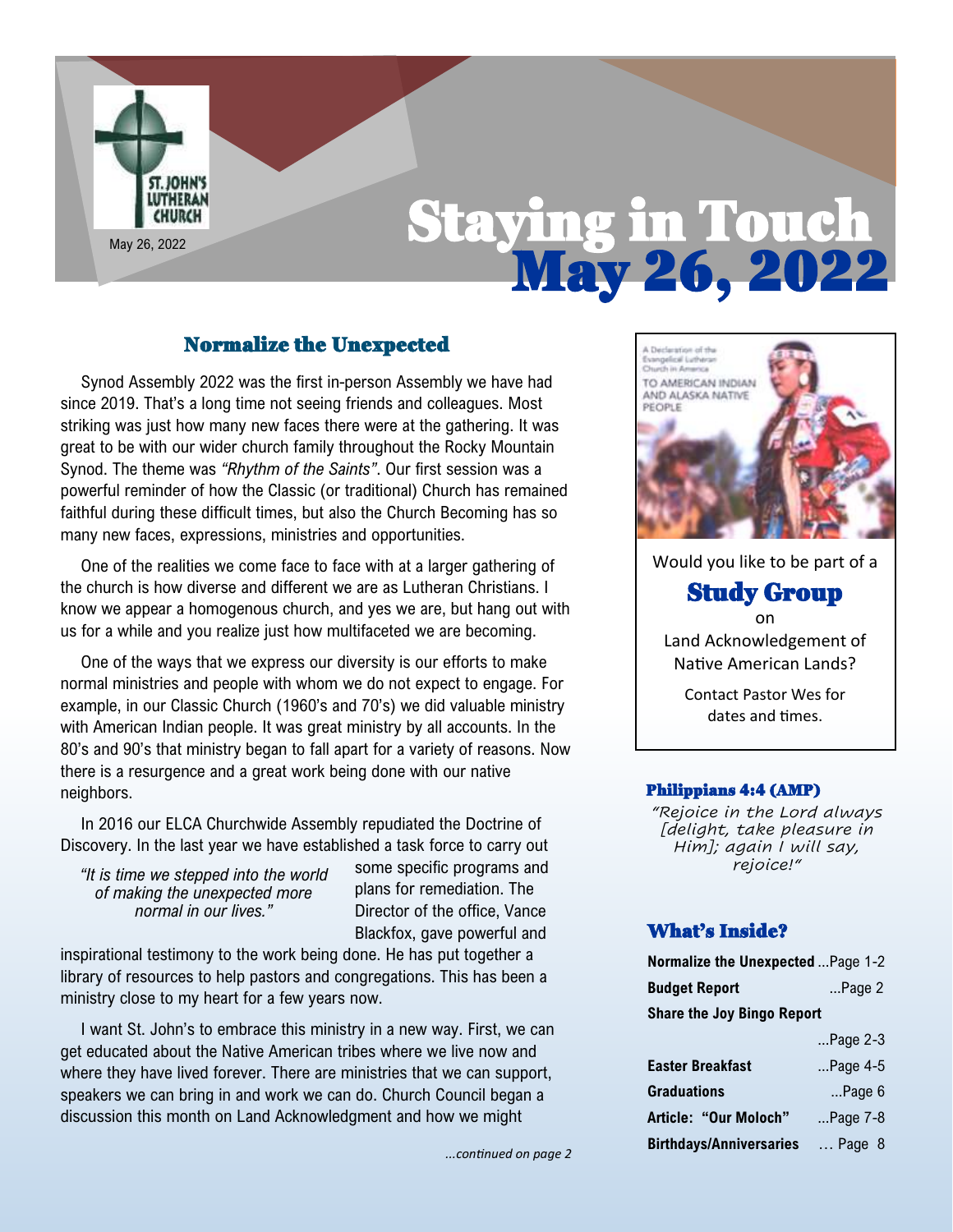*...continued from page 1*

integrate that into the life of our ministry, worship, and work.

I am looking for those people who are interested in learning more and leading St. John's into this ministry. This has not been a normal part of our life together. In fact, it might feel like it is unexpected or coming out of left field. We need to begin to normalize the unexpected. The unexpected isn't bad, it is just a bit different or strange. It is time we stepped into the world of making the unexpected more normal in our lives. Let's start with learning, studying, talking, and listening. If you want to be a part of this new learning, contact me and we will set up a time to gather.

Peace, Pastor Wes

| <b>April Budget Information</b>                                                                                                                                                               |           |                                                 |             |
|-----------------------------------------------------------------------------------------------------------------------------------------------------------------------------------------------|-----------|-------------------------------------------------|-------------|
| <b>April 30, 2022</b><br><b>Budget Information</b>                                                                                                                                            |           | <b>April, 2022</b><br><b>Account Balances</b>   |             |
| <b>YTD Income</b>                                                                                                                                                                             | \$142,075 | Checking                                        | \$6,856**** |
| <b>YTD Expenses</b>                                                                                                                                                                           | \$136,290 | <b>Savings</b>                                  | \$2019      |
| <b>Thrivent</b><br>Mortgage<br><b>Principal Owed</b>                                                                                                                                          | \$119,665 | Scrip<br>Checking                               | \$534       |
| **includes cell tower sale<br>***used to cover two<br>operating accts while<br>moving to new bank. To be<br>repaid semi-annually per<br>Council.<br>****includes monies to<br>repay Bldg Fund |           | <b>Scrip Savings</b>                            | \$315       |
|                                                                                                                                                                                               |           | <b>Building</b><br><b>Fund</b>                  | \$78,615**  |
|                                                                                                                                                                                               |           | Note: to be<br>repaid to<br><b>Bldg Fund***</b> | \$37,256*** |

## Do You Know a Place to Rent?

We've received a couple calls at the church office; for a room to rent and another for a home to rent. If you know of any, please contact the church office asap.

SHARE THE JOY!



StJ Bingo!

So much has happened since St. John's started sponsoring bingo on October 8, 2021! We want to give you an update.

### **Volunteers!**

What a delightful group of volunteers have come together, generous with their time and energy, and with great attitudes and work ethic. They've truly melded into a team that makes St. John's bingo one of the favorite groups of many bingo players at Bingo Oasis in Northglenn. Our volunteers include: Tom Berry, Laura Jones, Jeff Korsen, Suzanne Ryan, Tim & Char Stanford, Rosemary Stover, and Marty & Roberta Thorpe. Occasional helpers include Joyce Dunbar, Vickie Engele, Darcy Wendland, and soon—Bethany Wendland. Additionally, our church office is now closed on Fridays

*...continued on page 3*



Weekly bingo team, missing Char Stanford and Jeff Korsen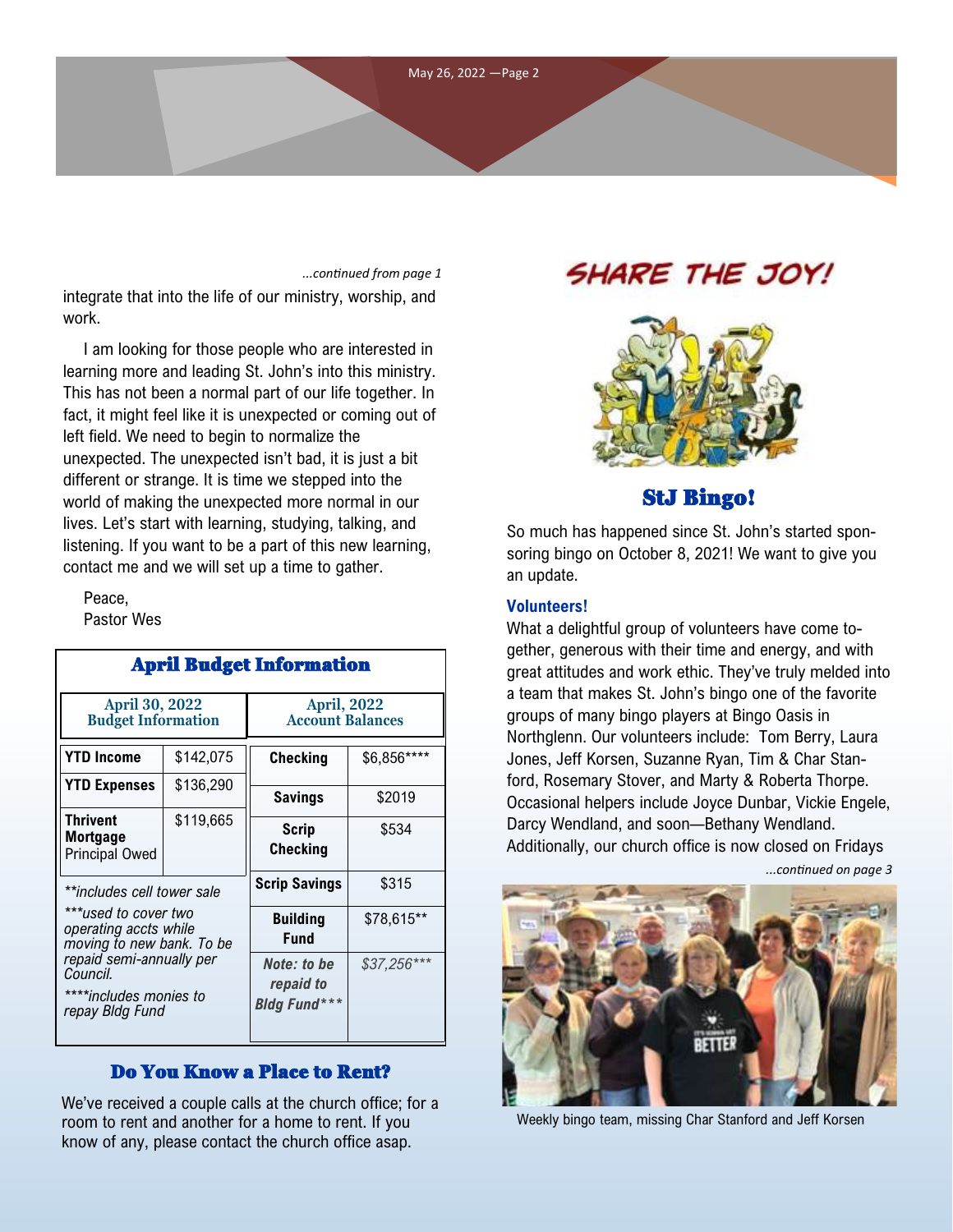#### *...continued from page 2*

for Pastor Wes to be on the team and Nina to serve as the primary Games Manager for our team.

Over the 31 sessions we have hosted at Bingo Oasis our volunteers have logged in 1,220 hours of volunteer time. Toss in the time Nina and Pastor Wes commit to this ministry and the total hours dedicated has been 1,572. Our StJ volunteers and Genesis Gathering bingo volunteers have helped each other's team on many occasions. This has been another wonderful joint effort on the part of St. John's and Genesis Gathering.

#### **Results!**

We went into this bingo ministry with two missions in mind: help financially support the ministry and mission of St. John's and also to be a living witness of God's joy and love to the people we meet at bingo. Wow! Both are yielding great results!

**The people:** We're learning names, getting to know people, and we also show our care and concern and pray for people. Every week we put forth kindness and joy to share the love of Jesus in everyday life.

**The finances:** Wow! So far Bingo has raised between \$12-13,000 for the work of St. John's! We hope to continue that income on a quarterly basis, although things depend on attendance and other factors.

#### **Did you hear about Rocky Mountain Synod's grant??**

Rocky Mountain Synod recently offered a grant of \$1500 to any church engaged in innovative ministry, and St. John's was awarded the grant for our bingo ministry! This helped us to pay our bingo startup expenses.

#### **The future…**

Bingo is part of our church mission outreach for the foreseeable future. If you want to join the fun and "Share the Joy" with us, contact Nina in the church office so we can put you on the schedule—even if only occasionally. We'll train you! And/or come play bingo to see firsthand and be a support to our team. Regular session games start at Noon on Fridays at Bingo Oa-

#### *...continued from previous column*

sis, 10657 Melody Dr., Northglenn. If you have any questions, give Nina a call or talk to one of our volunteers.



Bingo Oasis, 10657 Melody Dr., Northglenn

## Do You Shop at King Soopers and/or Amazon.com?

Do you shop at King Soopers and/or online at Amazon? Both of these companies have a generous plan to donate money to your favorite charity. **When you choose to support St. John's, a percentage of your shopping will come to St. John's without spending an extra penny! No fees.**

## **King Soopers Community Rewards:**

go to this website and follow the directions to register your loyalty card for your donations to St. John's.



https://www.kingsoopers.com/i/community/communityrewards



**Smile.Amazon.com:**  to choose St. John's as your charitable organization, go to:

www.smile.amazon.com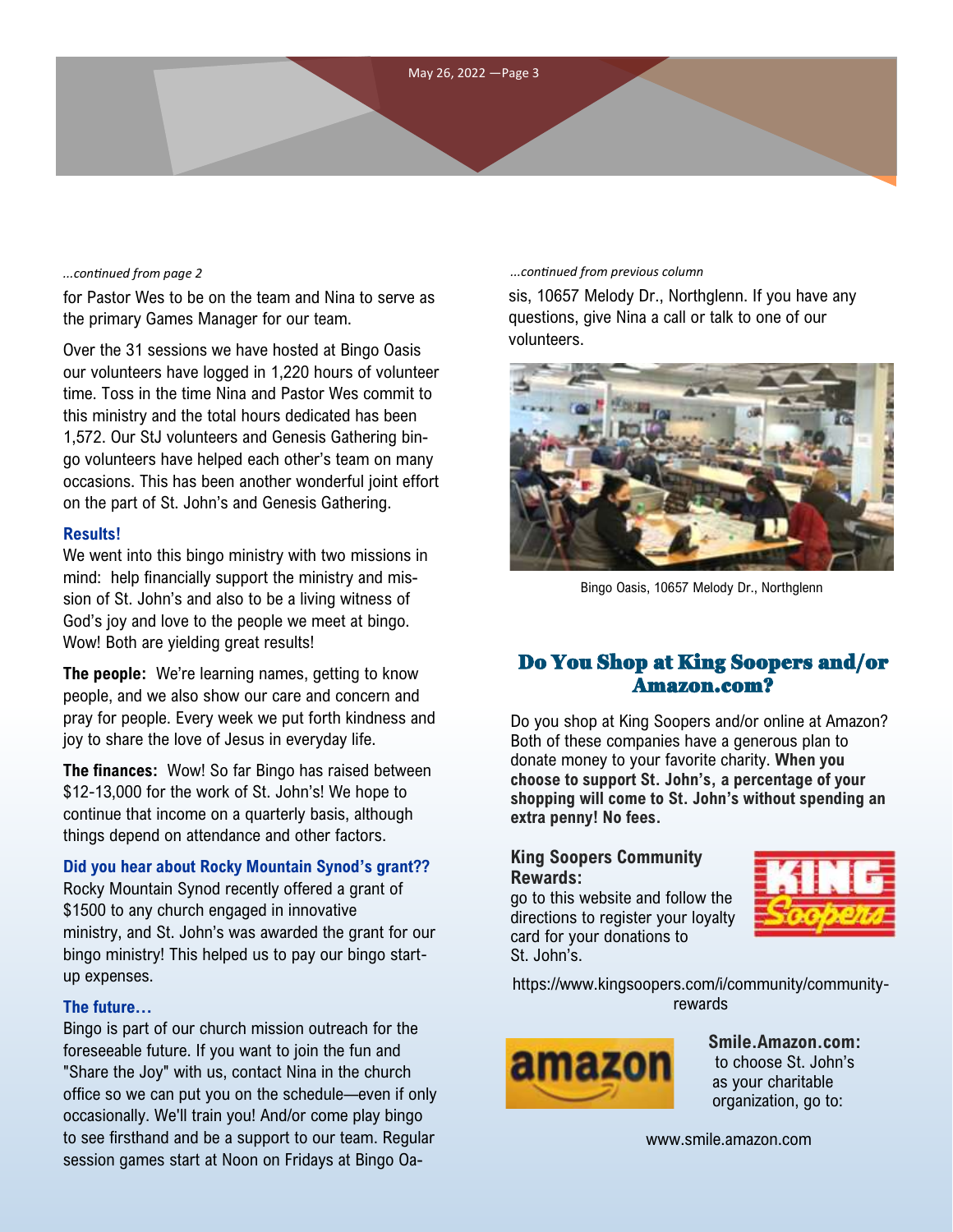

# Easter at St. John's

St. John's Church Council and all of us send out a big *thank you* to all the volunteers who set-up, provided food, and cleaned up for Easter Breakfast!! It was a great time together!

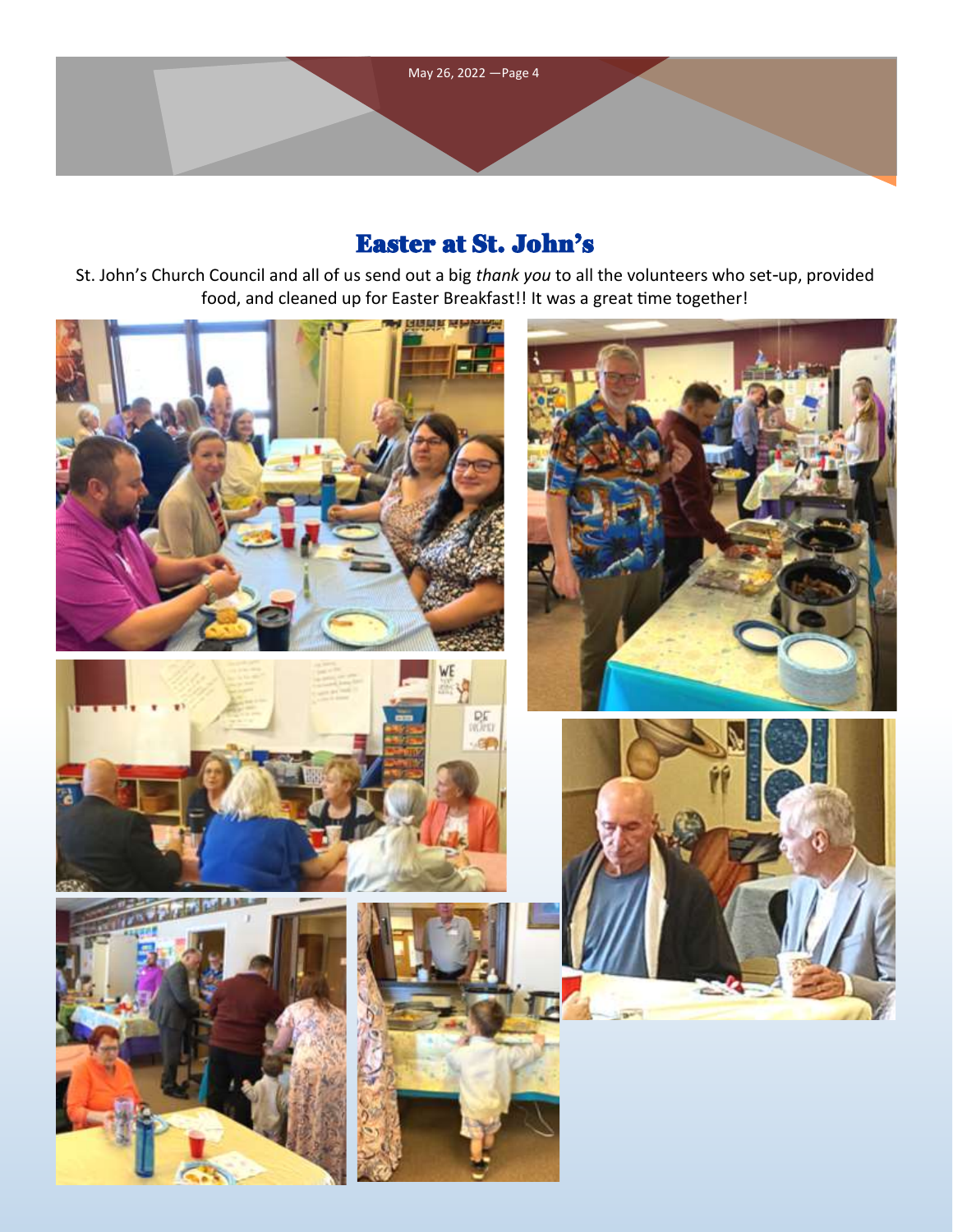

More Easter at St. John's









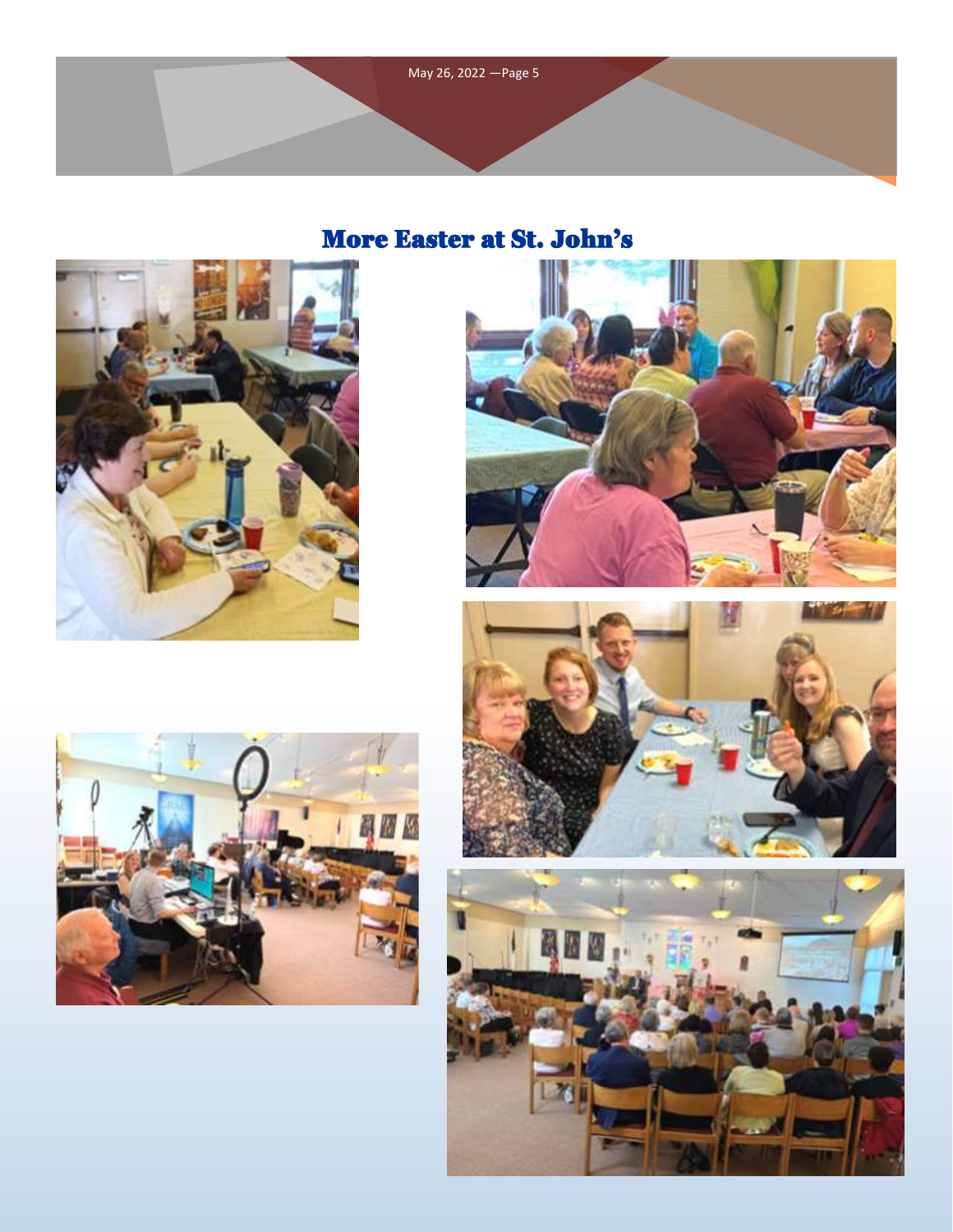

**St. John's Lutheran Church joins the families of these graduates to celebrate their accomplishment and pray for God's blessing on their future!**

# **College Graduates**



**Deidre Flanagan,** daughter of Kim Flanagan, graduate of University of Northern Colorado with a Bachelors in Music Education.

**Tyler G. Gohl**, grandson

of Jane Stallsworth, graduate of University of Colorado Boulder, Leeds School of Business.

# **High School Graduates**

**Kyle McCabe**, son of Greta Brandstetter, graduate of Pepperdine University in California with a Journalism ma-



jor. *(no photo available)*

**Jack Micheal Haggard,** grandson of Ron & Vickie Engele, graduate of Golden High School. He begins Electrical and Computer Engineering studies at University of Colorado Boulder in the fall.



of Metro State University with a BS in Nursing.





**Jacob Larson,** son of John and Sam Larson, graduate of Mountain Range High School.

**Taylor Olson,** granddaughter of Janet & Randy Olson, graduate with honors from Prairie View High School.



**Jill Ann Meier** graduate



**Dr. Josh Padilla,** son of Lisa and Phil Padilla, graduate of LSU, PhD Soil Science. Geaux Tigers!.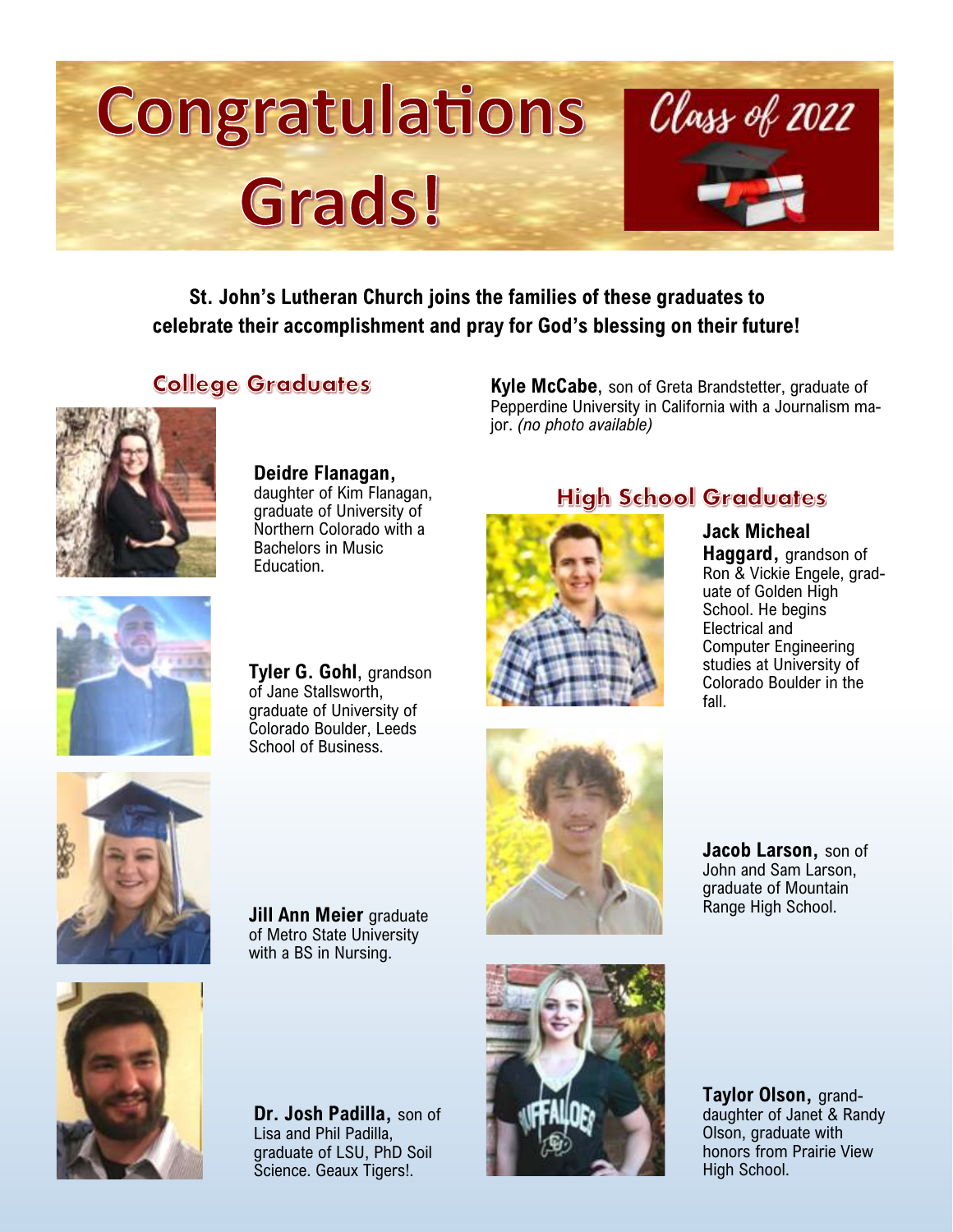*This article by Garry Willis was published in the New York Review December 15, 2012, but it could have been written yesterday.*

## Our Moloch

Few crimes are more harshly forbidden in the Old Testament than sacrifice to the god Moloch (for which see Leviticus 18.21, 20.1-5). The sacrifice referred to was of living children consumed in the fires of offering to Moloch. Ever since then, worship of Moloch has been the sign of a deeply degraded culture. Ancient Romans justified the destruction of Carthage by noting that children were sacrificed to Moloch there. Milton represented Moloch as the first pagan god who joined Satan's war on humankind:

First *Moloch*, horrid king, besmear'd with blood Of human sacrifice, and parents' tears, Though for the noise of Drums and Timbrels loud Their children's cries unheard, that pass'd through fire To his grim idol. (*Paradise Lost* 1.392-96)

Read again those lines, with recent images seared into our brains—"besmeared with blood" and "parents' tears." They give the real meaning of what happened at Sandy Hook Elementary School Friday morning. That horror cannot be blamed just on one unhinged person. It was the sacrifice we as a culture made, and continually make, to our demonic god. We guarantee that crazed man after crazed man will have a flood of killing power readily supplied him. We have to make that offering, out of devotion to our Moloch, our god. The gun is our Moloch. We sacrifice children to him daily sometimes, as at Sandy Hook, by directly throwing them into the fire-hose of bullets from our protected private killing machines, sometimes by blighting our children's lives by the death of a parent, a schoolmate, a teacher, a protector. Sometimes this is done by mass killings [\(eight this year\),](http://www.nytimes.com/2012/12/15/opinion/collins-looking-for-america.html) sometimes by private offerings to the god [\(thousands this year\).](http://www.thedailybeast.com/articles/2012/07/24/87-gun-deaths-a-day-why-the-colorado-shooting-is-tragically-unsurprising.html)

The gun is not a mere tool, a bit of technology, a political issue, a point of debate. It is an object of rev-

#### *...continued from previous column*

erence. Devotion to it precludes interruption with the sacrifices it entails. Like most gods, it does what it will and cannot be questioned. Its acolytes think it is capable only of good things. It guarantees life and safety and freedom. It even guarantees law. Law grows from

*recognizing that the Second Amendment* Its power to do *"Even the Supreme Court has been cowed, reversing its own long history of applied to militias."*

it. Then how can law question it?

good is matched by its incapacity

to do anything wrong. It cannot kill. Thwarting the god is what kills. If it seems to kill, that is only because the god's bottomless appetite for death has not been adequately fed. The answer to problems caused by guns is more guns, millions of guns, guns everywhere, carried openly, carried secretly, in bars, in churches, in offices, in government buildings. Only the lack of guns can be a curse, not their beneficent omnipresence.

Adoration of Moloch permeates the country, imposing a hushed silence as he works his will. One cannot question his rites, even as the blood is gushing through the idol's teeth. The White House spokesman invokes the silence of traditional in religious ceremony. "It is not the time" to question Moloch. No time is right for showing disrespect for Moloch.

The fact that the gun is a reverenced god can be seen in its manifold and apparently resistless powers. How do we worship it? Let us count the ways:

1. It has the power to destroy the reasoning process. It forbids making logical connections. We are required to deny that there is any connection between the fact that we have the greatest number of guns in private hands and the greatest number of deaths from them. Denial on this scale always comes from or is protected by religious fundamentalism. Thus do we deny global warming, or evolution, or biblical errancy. Reason is helpless before such abject faith.

2. It has the power to turn all our politicians as a class into invertebrate and mute attendants at the